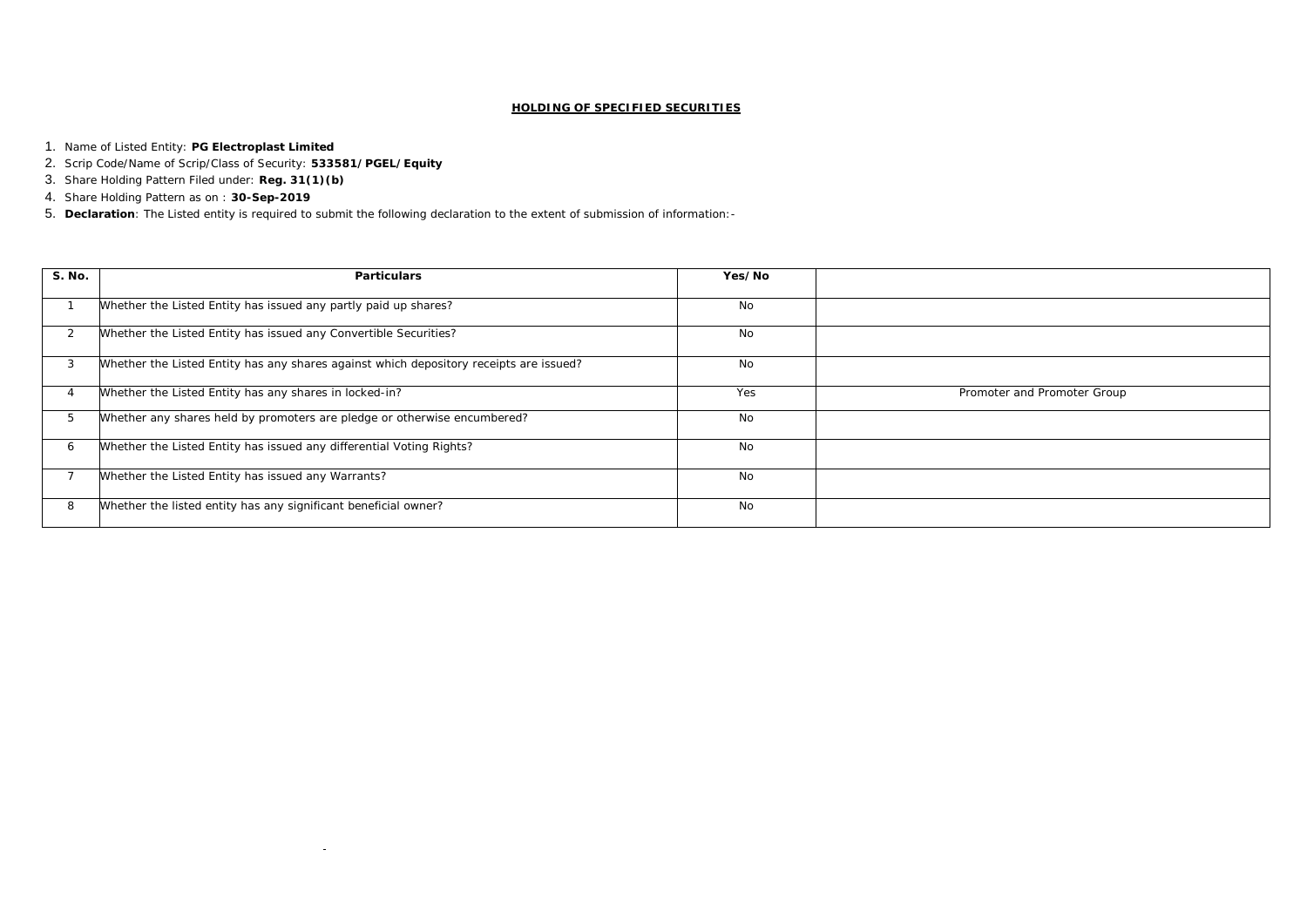| Category<br>(1) | Category of shareholder<br>(11)   | Nos. of<br>shareholders<br>(III) | No. of fully No. of<br>paid up<br>equity<br><b>Shares held</b><br>(IV) | Partly<br><b>Shares</b><br>held $(V)$ | No. of<br>shares<br>paid-up underlying<br>Receipts<br>(VI) | Total nos.<br>sharesheld<br>$(VII) =$<br>equity $ Depository  (IV)+(V)+( $<br>VI | as a % of<br>total no. of<br>shares<br>(calculated as<br>per<br><b>SCRR, 1957)</b><br>(VIII)<br>As a % of<br>$(A+B+C2)$ | Class<br>eg: X | No of Voting Rights<br>Class <sup>1</sup><br>eg:y | of securities (IX)<br>Total | Total as a<br>% of<br>$(A+B+C)$ | Underlying<br>Outstanding<br>Convertible<br>securities<br>(including<br>Warrants)<br>(X) | Shareholding Number of Voting Rights held in each class No. of Shares Shareholding,<br>as a %<br>assuming full<br>conversion of<br>convertible<br>securities (as a<br>percentage of<br>diluted share<br>capital)<br>$(XI) = (VII) +$<br>$(X)$ As a % of<br>$(A+B+C2)$ | Number of Locked<br>in shares (XII)<br>No.(a) | As a %<br>of total<br><b>Shares</b><br>held (b) | <b>Number of Shares</b><br>pledged or therwise<br>encumbered (XIII)<br>No.(a) | As a %<br>of total<br><b>Shares</b><br>held (b) | Number of<br>equity<br>shares held<br>in<br>dematerialized<br>form<br>(XIV) |
|-----------------|-----------------------------------|----------------------------------|------------------------------------------------------------------------|---------------------------------------|------------------------------------------------------------|----------------------------------------------------------------------------------|-------------------------------------------------------------------------------------------------------------------------|----------------|---------------------------------------------------|-----------------------------|---------------------------------|------------------------------------------------------------------------------------------|-----------------------------------------------------------------------------------------------------------------------------------------------------------------------------------------------------------------------------------------------------------------------|-----------------------------------------------|-------------------------------------------------|-------------------------------------------------------------------------------|-------------------------------------------------|-----------------------------------------------------------------------------|
| A               | Promoter & Promoter Group         | 8                                | 12409332                                                               | $\overline{O}$                        | $\overline{O}$                                             | 12409332                                                                         | 66.52                                                                                                                   | 12409332       | $\overline{O}$                                    | 12409332                    | 66.52                           | $\overline{O}$                                                                           | 66.52                                                                                                                                                                                                                                                                 | 11916122 96.03                                |                                                 |                                                                               |                                                 | 12409332                                                                    |
| B               | Public                            | 6037                             | 6245000                                                                | $\overline{O}$                        | $\overline{O}$                                             | 6245000                                                                          | 33.48                                                                                                                   | 6245000        | $\Omega$                                          | 6245000                     | 33.48                           | $\overline{O}$                                                                           | 33.48                                                                                                                                                                                                                                                                 |                                               | $\overline{O}$                                  |                                                                               |                                                 | 6244999                                                                     |
| $\mathsf{C}$    | Non Promoter- Non Public          | $\overline{O}$                   | $\overline{0}$                                                         | $\overline{O}$                        | $\overline{O}$                                             | $\overline{O}$                                                                   |                                                                                                                         | $\overline{0}$ | $\overline{O}$                                    | $\overline{O}$              | $\overline{0}$                  | $\overline{O}$                                                                           |                                                                                                                                                                                                                                                                       | $\overline{O}$                                | $\overline{O}$                                  |                                                                               |                                                 | $\overline{O}$                                                              |
| C <sub>1</sub>  | Shares underlying DRs             | $\overline{O}$                   | $\overline{0}$                                                         | $\overline{O}$                        | $\overline{O}$                                             | $\overline{O}$                                                                   |                                                                                                                         | $\overline{O}$ | $\Omega$                                          | $\overline{O}$              | $\overline{O}$                  | $\overline{O}$                                                                           |                                                                                                                                                                                                                                                                       |                                               | $\overline{O}$                                  |                                                                               |                                                 | $\overline{O}$                                                              |
| C <sub>2</sub>  | Shares held by Employee<br>Trusts | $\overline{O}$                   | $\overline{O}$                                                         | $\overline{O}$                        | $\overline{O}$                                             | $\Omega$                                                                         | $\Omega$                                                                                                                | $\overline{O}$ | $\Omega$                                          | $\overline{O}$              | $\overline{O}$                  | $\overline{0}$                                                                           | $\overline{O}$                                                                                                                                                                                                                                                        |                                               | $\Omega$                                        |                                                                               |                                                 | $\overline{O}$                                                              |
|                 | Total                             | 6045                             | 18654332                                                               | $\overline{O}$                        | $\overline{O}$                                             | 18654332                                                                         | 100                                                                                                                     | 18654332       | $\Omega$                                          | 18654332                    | 100                             | $\overline{O}$                                                                           | 100                                                                                                                                                                                                                                                                   | 11916122 63.88                                |                                                 |                                                                               |                                                 | 18654331                                                                    |

Table I - Summary Statement holding of specified securities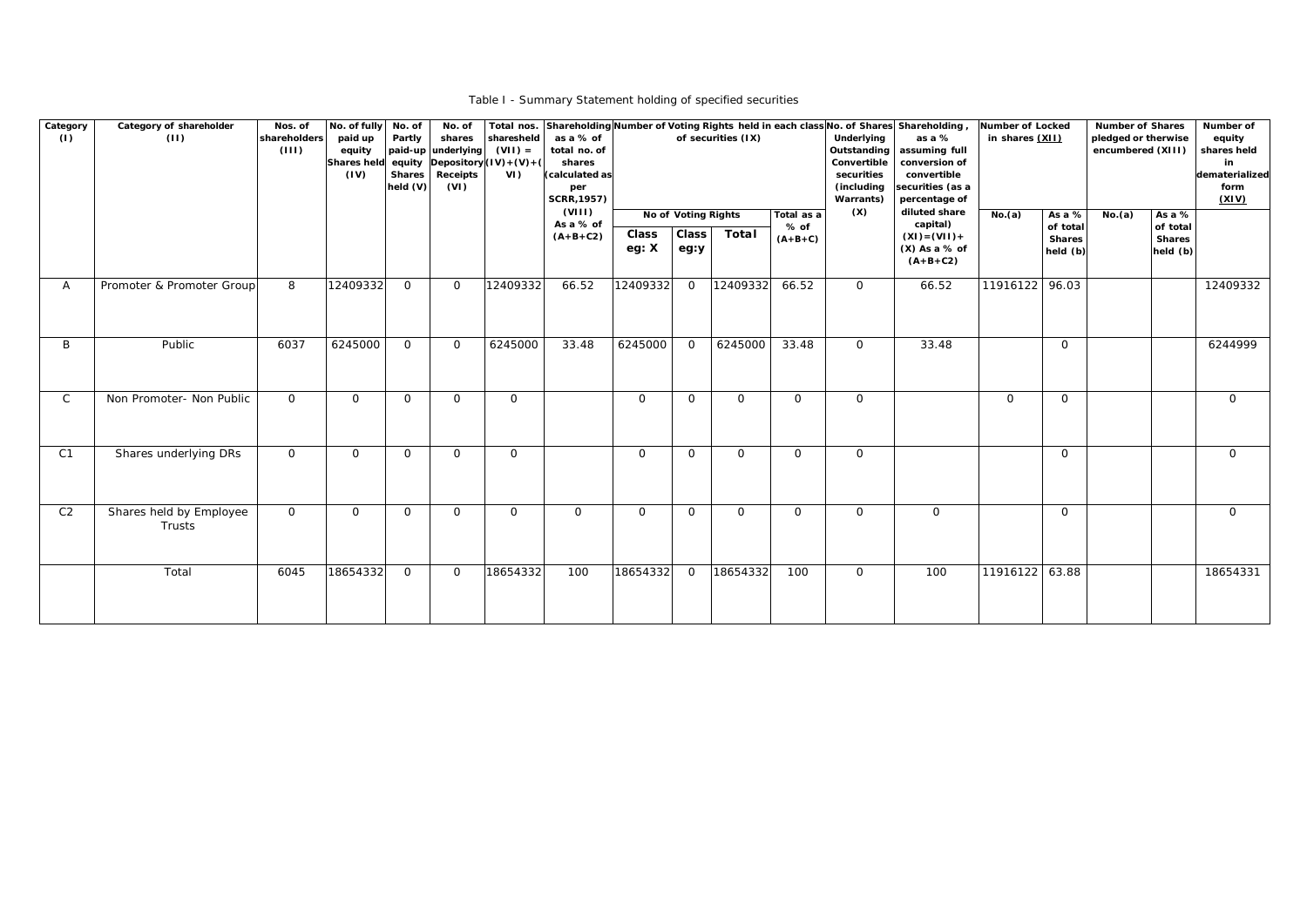Table II - Statement showing shareholding pattern of the Promoter and Promoter Group

|                | Category & Name of the<br>Shareholders<br>(1)                                             | <b>PAN (II)</b> | No. of<br>shareholder<br>(III) | No. of fully<br>Paid up<br>equity<br>shares held<br>(IV) | Partly<br>paid-up<br>equity<br>shares<br>held | Nos. of<br>shares<br>underlying<br>Depository<br><b>Receipts</b> | Total nos.<br>$(VII+IV)$<br>$+V+VI$ | Shareholding<br>Shares held % calculate<br>d as per<br><b>SCRR, 1957</b><br>As a % of |                                    |                   | Number of Voting Rights held in<br>each class of securities (IX) |                           | Underlying<br>Outstanding<br>convertible<br>securities | No. of Shares Shareholding,<br>as a %<br>assuming<br><b>Full conversion</b><br>Of convertible |                | Number of Locked in<br>Shares (XII) |                              | <b>Number of Shares</b><br>Number of<br>equity<br>pledged or otherwise<br>shares held<br>encumbered<br>(XIII)<br>in<br>dematerialize |                 |
|----------------|-------------------------------------------------------------------------------------------|-----------------|--------------------------------|----------------------------------------------------------|-----------------------------------------------|------------------------------------------------------------------|-------------------------------------|---------------------------------------------------------------------------------------|------------------------------------|-------------------|------------------------------------------------------------------|---------------------------|--------------------------------------------------------|-----------------------------------------------------------------------------------------------|----------------|-------------------------------------|------------------------------|--------------------------------------------------------------------------------------------------------------------------------------|-----------------|
|                |                                                                                           |                 |                                |                                                          | (V)                                           | (VI)                                                             |                                     | $(A+B+C2)$<br>(VIII)                                                                  |                                    |                   | No of Voting Rights                                              | <b>Total as</b><br>a % of | (including<br>Warrants)<br>(X)                         | securities (as a<br>percentage of<br>diluted share                                            | No. $(a)$      | of total                            | $\overline{As a \%}$ No. (a) | As a<br>% of                                                                                                                         | d form<br>(XIV) |
|                |                                                                                           |                 |                                |                                                          |                                               |                                                                  |                                     |                                                                                       | Class<br>$\boldsymbol{\mathsf{x}}$ | <b>Class</b><br>Y | Total                                                            | Total<br>Voting<br>rights |                                                        | capital) $(XI) =$<br>$(VII)+(X)$ as a<br>% of<br>$A+B+C2$                                     |                | <b>Shares</b><br>held<br>(b)        |                              | total<br>shares<br>held (b)                                                                                                          |                 |
|                | Indian                                                                                    |                 | $\Omega$                       | $\overline{O}$                                           | $\mathbf 0$                                   | $\overline{0}$                                                   | $\mathsf{O}$                        | $\overline{0}$                                                                        | $\overline{O}$                     | $\overline{O}$    | $\Omega$                                                         | $\mathsf{O}$              | $\overline{O}$                                         | $\Omega$                                                                                      | $\overline{O}$ | $\overline{O}$                      |                              |                                                                                                                                      | $\overline{O}$  |
| a              | Individuals/Hindu<br>undivided Family                                                     |                 | 8                              | 12409332                                                 | $\overline{0}$                                | $\overline{O}$                                                   | 12409332                            | 66.52                                                                                 | 12409332                           | $\overline{O}$    | 12409332                                                         | 66.52                     | $\overline{0}$                                         | 66.52                                                                                         | 11916122       | 96.03                               |                              |                                                                                                                                      | 12409332        |
|                | <b>NEELU GUPTA</b>                                                                        | AAHPG1429J      | $\overline{1}$                 | 415000                                                   | $\overline{O}$                                | $\overline{0}$                                                   | 415000                              | 2.22                                                                                  | 415000                             | $\overline{O}$    | 415000                                                           | 2.22                      | $\overline{O}$                                         | 2.22                                                                                          | $\overline{O}$ | $\overline{O}$                      |                              |                                                                                                                                      | 415000          |
|                | <b>VISHAL GUPTA</b>                                                                       | AAHPG5643A      | $\overline{1}$                 | 2598345                                                  | $\overline{O}$                                | $\overline{0}$                                                   | 2598345                             | 13.93                                                                                 | 2598345                            | $\overline{O}$    | 2598345                                                          | 13.93                     | $\overline{O}$                                         | 13.93                                                                                         | 2598345        | 100                                 |                              |                                                                                                                                      | 2598345         |
|                | <b>VIKAS GUPTA</b>                                                                        | AAHPG5644H      | $\overline{1}$                 | 2594055                                                  | $\overline{O}$                                | $\overline{0}$                                                   | 2594055                             | 13.91                                                                                 | 2594055                            | $\overline{O}$    | 2594055                                                          | 13.91                     | $\overline{O}$                                         | 13.91                                                                                         | 2594055        | 100                                 |                              |                                                                                                                                      | 2594055         |
|                | SUDESH GUPTA                                                                              | AAHPG5645G      | $\overline{1}$                 | 25500                                                    | $\overline{O}$                                | $\overline{0}$                                                   | 25500                               | 0.14                                                                                  | 25500                              | $\overline{O}$    | 25500                                                            | 0.14                      | $\overline{O}$                                         | 0.14                                                                                          | $\overline{O}$ | $\overline{0}$                      |                              |                                                                                                                                      | 25500           |
|                | PROMOD GUPTA                                                                              | AAHPG5646F      | $\overline{1}$                 | 4516167                                                  | $\mathbf 0$                                   | $\Omega$                                                         | 4516167                             | 24.21                                                                                 | 4516167                            | $\overline{O}$    | 4516167                                                          | 24.21                     | $\overline{0}$                                         | 24.21                                                                                         | 4516167        | 100                                 |                              |                                                                                                                                      | 4516167         |
|                | <b>ANURAG GUPTA</b>                                                                       | AAHPG5647E      | $\overline{1}$                 | 2207555                                                  | $\mathbf 0$                                   | $\Omega$                                                         | 2207555                             | 11.83                                                                                 | 2207555                            | $\overline{O}$    | 2207555                                                          | 11.83                     | $\overline{O}$                                         | 11.83                                                                                         | 2207555        | 100                                 |                              |                                                                                                                                      | 2207555         |
|                | <b>SARIKA GUPTA</b>                                                                       | AAUPG2223K      | $\mathbf{1}$                   | 24210                                                    | $\mathbf 0$                                   | $\overline{0}$                                                   | 24210                               | 0.13                                                                                  | 24210                              | $\overline{O}$    | 24210                                                            | 0.13                      | $\overline{0}$                                         | 0.13                                                                                          | $\overline{0}$ | $\Omega$                            |                              |                                                                                                                                      | 24210           |
|                | NITASHA GUPTA                                                                             | AGJPG6307R      | $\mathbf{1}$                   | 28500                                                    | $\mathbf 0$                                   | $\overline{0}$                                                   | 28500                               | 0.15                                                                                  | 28500                              | $\overline{0}$    | 28500                                                            | 0.15                      | $\overline{O}$                                         | 0.15                                                                                          | $\overline{O}$ | $\overline{0}$                      |                              |                                                                                                                                      | 28500           |
|                | b Central Government/<br>State Government(s)                                              |                 | $\Omega$                       | $\overline{O}$                                           | $\mathbf 0$                                   | $\Omega$                                                         | $\overline{O}$                      | $\overline{0}$                                                                        | $\overline{0}$                     | $\overline{O}$    | $\Omega$                                                         | $\overline{0}$            | $\overline{0}$                                         | $\overline{O}$                                                                                | $\overline{O}$ | $\Omega$                            |                              |                                                                                                                                      | $\overline{0}$  |
| $\mathsf{C}$   | Financial<br>Institutions/ Banks                                                          |                 | $\overline{O}$                 | $\overline{O}$                                           | $\overline{O}$                                | $\overline{O}$                                                   | $\overline{O}$                      | $\overline{O}$                                                                        | $\overline{O}$                     | $\mathsf{O}$      | $\overline{O}$                                                   | $\overline{O}$            | $\overline{O}$                                         | $\overline{0}$                                                                                | $\overline{O}$ | $\overline{0}$                      |                              |                                                                                                                                      | $\overline{O}$  |
|                | d   Any Other (specify)                                                                   |                 | $\overline{0}$                 | $\overline{O}$                                           | $\mathbf{O}$                                  | $\overline{0}$                                                   | $\mathsf{O}$                        | $\overline{O}$                                                                        | $\overline{O}$                     | $\overline{O}$    | $\Omega$                                                         | $\overline{0}$            | $\overline{0}$                                         | $\overline{O}$                                                                                | $\overline{0}$ | $\overline{O}$                      |                              |                                                                                                                                      | $\overline{O}$  |
|                | Sub-Total $(A)(1)$                                                                        |                 | 8                              | 12409332                                                 | $\overline{O}$                                | $\overline{O}$                                                   | 12409332                            | 66.52                                                                                 | 12409332                           | $\overline{O}$    | 12409332                                                         | 66.52                     | $\overline{O}$                                         | 66.52                                                                                         | 11916122       | 96.03                               |                              |                                                                                                                                      | 12409332        |
| $\overline{2}$ | Foreign                                                                                   |                 | $\Omega$                       | $\mathsf{O}$                                             | $\overline{0}$                                | $\mathsf{O}$                                                     | $\mathbf 0$                         | $\overline{O}$                                                                        | $\overline{0}$                     | $\overline{0}$    | $\Omega$                                                         | 0                         | $\overline{0}$                                         | $\overline{O}$                                                                                | $\overline{O}$ | $\overline{O}$                      |                              |                                                                                                                                      | $\overline{0}$  |
| a              | Individuals (Non-<br>Resident Individuals/<br>Foreign Individuals)                        |                 | $\overline{0}$                 | $\mathsf{O}$                                             | $\mathbf 0$                                   | $\overline{0}$                                                   | $\mathbf 0$                         | $\overline{O}$                                                                        | $\overline{0}$                     | $\mathsf{O}$      | $\overline{O}$                                                   | $\overline{0}$            | $\overline{0}$                                         | $\mathsf{O}$                                                                                  | $\mathsf{O}$   | $\overline{O}$                      |                              |                                                                                                                                      | $\overline{0}$  |
| b              | Government                                                                                |                 | $\overline{O}$                 | $\overline{O}$                                           | $\overline{0}$                                | $\overline{O}$                                                   | $\overline{0}$                      | $\overline{O}$                                                                        | $\overline{O}$                     | $\overline{O}$    | $\overline{O}$                                                   | $\overline{O}$            | $\overline{O}$                                         | $\overline{0}$                                                                                | $\overline{O}$ | $\overline{0}$                      |                              |                                                                                                                                      | $\overline{O}$  |
| ${\rm C}$      | Institutions                                                                              |                 | $\Omega$                       | $\Omega$                                                 | $\overline{O}$                                | $\Omega$                                                         | $\overline{O}$                      | $\overline{0}$                                                                        | $\overline{0}$                     | $\overline{O}$    | $\Omega$                                                         | $\overline{O}$            | $\overline{O}$                                         | $\overline{O}$                                                                                | $\overline{O}$ | $\overline{0}$                      |                              |                                                                                                                                      | $\overline{O}$  |
| d              | Foreign Portfolio<br>Investor                                                             |                 | $\Omega$                       | $\overline{O}$                                           | $\overline{O}$                                | $\overline{0}$                                                   | $\overline{O}$                      | $\overline{O}$                                                                        | $\overline{O}$                     | $\overline{O}$    | $\overline{0}$                                                   | $\overline{O}$            | $\overline{O}$                                         | $\overline{0}$                                                                                | $\overline{O}$ | $\overline{O}$                      |                              |                                                                                                                                      | $\overline{O}$  |
| $\mathbf{e}$   | Any Other (specify)                                                                       |                 | $\overline{0}$                 | $\overline{O}$                                           | $\overline{O}$                                | $\overline{0}$                                                   | $\overline{O}$                      | $\overline{0}$                                                                        | $\overline{0}$                     | $\overline{O}$    | $\overline{0}$                                                   | $\overline{O}$            | $\overline{O}$                                         | $\overline{O}$                                                                                | $\overline{O}$ | $\overline{O}$                      |                              |                                                                                                                                      | $\overline{O}$  |
|                | Sub-Total $(A)(2)$                                                                        |                 | $\overline{0}$                 | $\overline{O}$                                           | $\overline{O}$                                | $\overline{0}$                                                   | $\overline{O}$                      | $\overline{O}$                                                                        | $\overline{0}$                     | $\overline{0}$    | $\Omega$                                                         | $\overline{0}$            | $\overline{O}$                                         | $\overline{0}$                                                                                | $\overline{O}$ | $\overline{0}$                      |                              |                                                                                                                                      | $\overline{O}$  |
|                | <b>Total Shareholding</b><br>of Promoter and<br>Promoter Group<br>$(A) = (A)(1) + (A)(2)$ |                 | 8                              | 12409332                                                 | $\overline{O}$                                | $\Omega$                                                         | 12409332                            | 66.52                                                                                 | 12409332                           | $\overline{0}$    | 12409332                                                         | 66.52                     | $\overline{0}$                                         | 66.52                                                                                         | 11916122 96.03 |                                     |                              |                                                                                                                                      | 12409332        |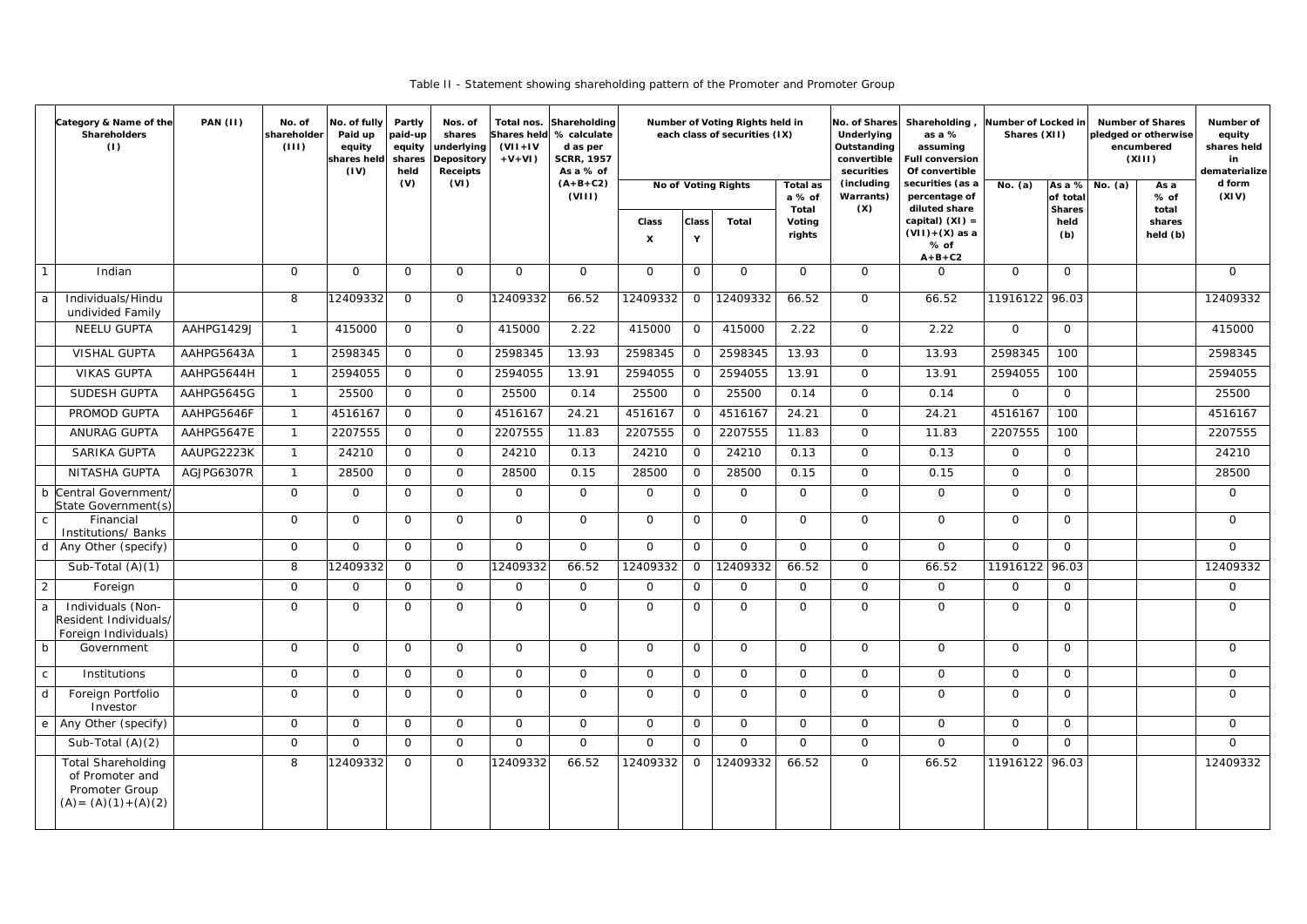Table III - Statement showing shareholding pattern of the Public shareholder

| Category & Name of the<br>Shareholders<br>(1)                                          | <b>PAN</b><br>(11) | Nos. of<br>shareholder<br>(III) | No. of fully Partly<br>paid up<br>equity<br>share s<br>held $(IV)$ | paid-up<br>equity<br>shares<br>held<br>(V) | Nos. of<br>shares<br>underlying<br>Depository<br>Receipts<br>(VI) | $VII =$<br>$IV + V + VI$ | Total nos. Shareholding<br>shares held % calculated<br>as per SCRR,<br>1957<br>As a % of<br>$(A+B+C2)$<br>VIII | Number of Voting Rights held in each |                       | class of securities<br>(IX) |                           | No. of Shares<br>Underlying<br>Outstanding<br>convertible<br>securities<br>(including<br>Warrants)<br>(X) | <b>Total</b><br>shareholdin g<br>as a %<br>assuming full<br>conversion of<br>convertible<br>securities (as a<br>percentage of | Number of<br>Locked in shares<br>(XII) |                         | <b>Number of Shares</b><br>pledged or otherwise equity shares<br>encumbered (XIII) |                                | Number of<br>held in<br>dematerialized<br>form (XIV) |
|----------------------------------------------------------------------------------------|--------------------|---------------------------------|--------------------------------------------------------------------|--------------------------------------------|-------------------------------------------------------------------|--------------------------|----------------------------------------------------------------------------------------------------------------|--------------------------------------|-----------------------|-----------------------------|---------------------------|-----------------------------------------------------------------------------------------------------------|-------------------------------------------------------------------------------------------------------------------------------|----------------------------------------|-------------------------|------------------------------------------------------------------------------------|--------------------------------|------------------------------------------------------|
|                                                                                        |                    |                                 |                                                                    |                                            |                                                                   |                          |                                                                                                                |                                      | No of Voting Rights   |                             | <b>Total as</b><br>a % of |                                                                                                           | diluted share<br>capital)(XI)                                                                                                 | No. $(a)$                              | As a %                  | No.                                                                                | As a<br>% of                   |                                                      |
|                                                                                        |                    |                                 |                                                                    |                                            |                                                                   |                          |                                                                                                                | Class X                              | Class<br>$\mathbf{Y}$ | <b>Total</b>                | Total<br>Voting<br>rights |                                                                                                           |                                                                                                                               |                                        | of total<br>held<br>(b) | (Not<br>Shares applicable)<br>(a)                                                  | total<br>shares<br>held<br>(b) |                                                      |
| $\overline{1}$<br>Institutions                                                         |                    | $\overline{O}$                  | $\overline{O}$                                                     | $\mathbf 0$                                | $\overline{O}$                                                    | $\mathsf{O}$             | $\overline{O}$                                                                                                 | $\mathsf{O}$                         | $\overline{O}$        | $\overline{O}$              | 0                         | $\overline{O}$                                                                                            | $\overline{O}$                                                                                                                | $\overline{O}$                         | $\mathsf{O}$            |                                                                                    |                                | $\overline{0}$                                       |
| Mutual Funds/<br>a                                                                     |                    | $\mathbf{O}$                    | $\mathsf{O}$                                                       | $\mathbf 0$                                | $\overline{O}$                                                    | $\mathbf 0$              | $\overline{O}$                                                                                                 | $\mathsf{O}$                         | $\overline{O}$        | $\overline{O}$              | $\mathsf{O}$              | $\overline{O}$                                                                                            | $\mathsf{O}$                                                                                                                  |                                        | $\mathbf 0$             |                                                                                    |                                | $\overline{0}$                                       |
| $\overline{b}$<br>Venture Capital<br>Funds                                             |                    | $\Omega$                        | $\Omega$                                                           | $\Omega$                                   | $\Omega$                                                          | $\mathbf 0$              | $\overline{O}$                                                                                                 | $\Omega$                             | $\Omega$              | $\Omega$                    | 0                         | $\overline{O}$                                                                                            | $\Omega$                                                                                                                      |                                        | $\Omega$                |                                                                                    |                                | $\Omega$                                             |
| c Alternate Investment<br>Funds                                                        |                    | $\mathbf{O}$                    | $\overline{O}$                                                     | $\mathbf 0$                                | $\overline{O}$                                                    | $\overline{0}$           | $\overline{O}$                                                                                                 | $\overline{O}$                       | $\overline{O}$        | $\overline{O}$              | $\overline{O}$            | $\overline{O}$                                                                                            | $\mathsf{O}$                                                                                                                  |                                        | $\mathsf{O}$            |                                                                                    |                                | $\overline{0}$                                       |
| $\mathsf{d}$<br>Foreign Venture<br>Capital Investors                                   |                    | $\overline{O}$                  | $\overline{O}$                                                     | $\overline{O}$                             | $\Omega$                                                          | $\overline{O}$           | $\overline{O}$                                                                                                 | $\overline{O}$                       | $\overline{O}$        | $\overline{0}$              | $\overline{O}$            | $\overline{O}$                                                                                            | $\overline{O}$                                                                                                                |                                        | $\Omega$                |                                                                                    |                                | $\overline{O}$                                       |
| Foreign Portfolio<br>e<br>Investors                                                    |                    | $\overline{4}$                  | 1010000                                                            | $\overline{0}$                             | $\overline{0}$                                                    | 1010000                  | 5.41                                                                                                           | 1010000                              | $\overline{O}$        | 1010000                     | 5.41                      | $\overline{O}$                                                                                            | 5.41                                                                                                                          |                                        | $\Omega$                |                                                                                    |                                | 1010000                                              |
| <b>ELARA INDIA</b><br><b>OPPORTUNITIES</b><br><b>FUND LIMITED</b>                      | AABCE6307N         | $\mathbf{1}$                    | 500000                                                             | $\overline{O}$                             | $\Omega$                                                          | 500000                   | 2.68                                                                                                           | 500000                               | $\Omega$              | 500000                      | 2.68                      | $\overline{O}$                                                                                            | 2.68                                                                                                                          |                                        | $\mathbf 0$             |                                                                                    |                                | 500000                                               |
| <b>NEW LEAINA</b><br><b>INVESTMENTS</b><br>LIMITED                                     | AABCF3805G         | $\overline{1}$                  | 215000                                                             | $\overline{0}$                             | $\overline{O}$                                                    | 215000                   | 1.15                                                                                                           | 215000                               | $\overline{O}$        | 215000                      | 1.15                      | $\overline{0}$                                                                                            | 1.15                                                                                                                          |                                        | $\mathsf{O}$            |                                                                                    |                                | 215000                                               |
| <b>AVIATOR GLOBAL</b><br><b>INVESTMENT FUND</b>                                        | AAOCA8357P         | $\mathbf{1}$                    | 205000                                                             | $\overline{0}$                             | $\overline{O}$                                                    | 205000                   | 1.1                                                                                                            | 205000                               | $\overline{O}$        | 205000                      | 1.1                       | $\overline{O}$                                                                                            | 1.1                                                                                                                           |                                        | $\overline{O}$          |                                                                                    |                                | 205000                                               |
| Financial Institutions/<br><b>Banks</b>                                                |                    | $\overline{2}$                  | 48027                                                              | $\mathbf 0$                                | $\overline{O}$                                                    | 48027                    | 0.26                                                                                                           | 48027                                | $\overline{O}$        | 48027                       | 0.26                      | $\overline{O}$                                                                                            | 0.26                                                                                                                          |                                        | $\Omega$                |                                                                                    |                                | 48027                                                |
| g Insurance Companies                                                                  |                    | $\overline{O}$                  | $\overline{0}$                                                     | $\mathbf 0$                                | $\Omega$                                                          | $\overline{O}$           | $\overline{O}$                                                                                                 | $\overline{O}$                       | $\overline{O}$        | $\mathbf 0$                 | $\mathsf{O}$              | $\overline{O}$                                                                                            | $\overline{O}$                                                                                                                |                                        | $\mathsf{O}$            |                                                                                    |                                | $\mathbf 0$                                          |
| h<br>Provident Funds/<br>Pension Funds                                                 |                    | $\mathbf 0$                     | 0                                                                  | $\mathbf 0$                                | $\Omega$                                                          | $\mathbf 0$              | $\overline{O}$                                                                                                 | $\overline{O}$                       | $\overline{O}$        | $\overline{O}$              | $\mathbf 0$               | $\overline{O}$                                                                                            | $\mathbf 0$                                                                                                                   |                                        | 0                       |                                                                                    |                                | $\mathsf{O}$                                         |
| Any Other (specify)                                                                    |                    | $\overline{0}$                  | $\overline{O}$                                                     | $\overline{0}$                             | $\overline{O}$                                                    | $\overline{0}$           | $\mathsf{O}$                                                                                                   | $\overline{O}$                       | $\overline{O}$        | $\overline{O}$              | $\overline{0}$            | $\overline{O}$                                                                                            | $\overline{0}$                                                                                                                |                                        | $\overline{0}$          |                                                                                    |                                | $\mathbf 0$                                          |
| Sub-Total $(B)(1)$                                                                     |                    | 6                               | 1058027                                                            | $\overline{0}$                             | $\overline{0}$                                                    | 1058027                  | 5.67                                                                                                           | 1058027                              | $\overline{O}$        | 1058027                     | 5.67                      | $\mathsf O$                                                                                               | 5.67                                                                                                                          | $\overline{0}$                         | $\mathbf 0$             |                                                                                    |                                | 1058027                                              |
| $\overline{2}$<br>Central Government/<br>State<br>Government(s)/<br>President of India |                    | $\mathbf 0$                     | $\overline{O}$                                                     | $\overline{0}$                             | $\Omega$                                                          | $\overline{O}$           | $\overline{O}$                                                                                                 | $\overline{O}$                       | $\Omega$              | $\overline{0}$              | $\mathbf 0$               | $\overline{O}$                                                                                            | $\Omega$                                                                                                                      |                                        | $\overline{O}$          |                                                                                    |                                | $\overline{0}$                                       |
| Sub-Total $(B)(2)$                                                                     |                    | $\overline{O}$                  | $\overline{O}$                                                     | $\overline{0}$                             | $\overline{O}$                                                    | $\overline{0}$           | $\mathsf{O}$                                                                                                   | $\overline{O}$                       | $\overline{O}$        | $\overline{O}$              | $\overline{O}$            | $\mathsf{O}$                                                                                              | $\overline{O}$                                                                                                                | $\overline{O}$                         | $\overline{0}$          |                                                                                    |                                | $\mathbf 0$                                          |
| 3<br>Non-institutions                                                                  |                    | $\overline{0}$                  | $\overline{0}$                                                     | $\overline{0}$                             | $\overline{0}$                                                    | $\mathsf{O}$             | $\mathsf{O}$                                                                                                   | $\overline{O}$                       | $\overline{O}$        | $\overline{O}$              | $\mathbf{O}$              | $\overline{O}$                                                                                            | $\overline{O}$                                                                                                                | $\mathbf 0$                            | $\mathbf 0$             |                                                                                    |                                | $\overline{0}$                                       |
| a<br>Individuals -                                                                     |                    | 5812                            | 3351541                                                            | $\overline{O}$                             | $\overline{O}$                                                    | 3351541                  | 17.96                                                                                                          | 3351541                              | $\overline{O}$        | 3351541                     | 17.96                     | $\mathsf{O}$                                                                                              | 17.96                                                                                                                         | $\mathbf{O}$                           | $\overline{0}$          |                                                                                    |                                | 3351540                                              |
| Individual<br>shareholders holding<br>nominal share capital<br>up to Rs. 2 lakhs.      |                    | 5796                            | 2237482                                                            | $\overline{O}$                             | $\overline{O}$                                                    | 2237482                  | 11.99                                                                                                          | 2237482                              | $\overline{O}$        | 2237482                     | 11.99                     | $\overline{0}$                                                                                            | 11.99                                                                                                                         |                                        | $\mathbf 0$             |                                                                                    |                                | 2237481                                              |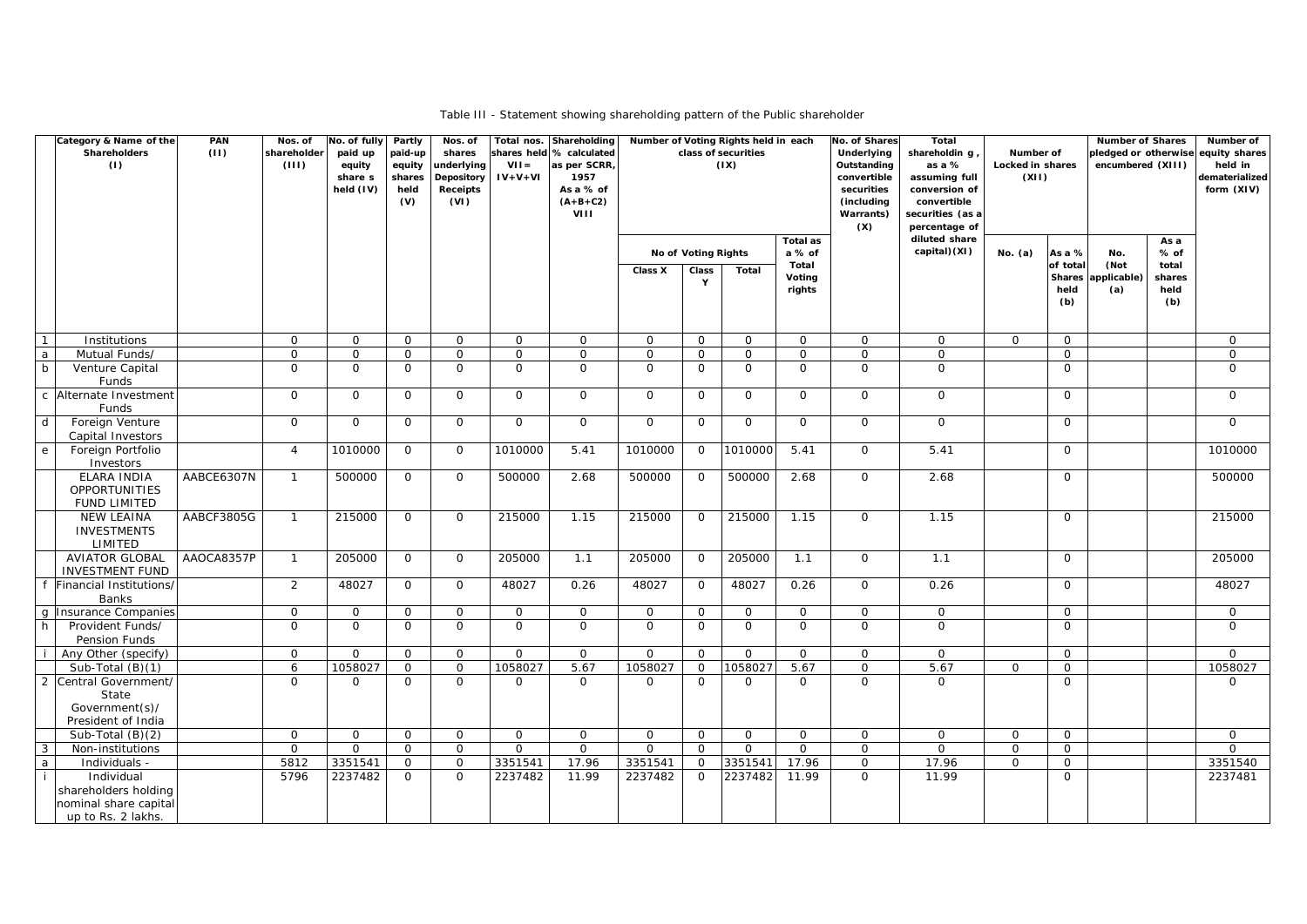| -ii          | Individual<br>shareholders holding<br>nominal share capital<br>in excess of Rs. 2<br>lakhs. | 16           | 1114059      | $\Omega$       | $\Omega$       | 1114059        | 5.97           | 1114059        | $\Omega$       | 1114059        | 5.97           | $\Omega$       | 5.97         |                | $\Omega$       |  | 1114059     |
|--------------|---------------------------------------------------------------------------------------------|--------------|--------------|----------------|----------------|----------------|----------------|----------------|----------------|----------------|----------------|----------------|--------------|----------------|----------------|--|-------------|
|              | <b>SUNITA</b><br>AALPS9589F<br>SARWANKUMAR<br><b>SARAF</b>                                  | $\mathbf{1}$ | 263500       | $\Omega$       | $\Omega$       | 263500         | 1.41           | 263500         | $\overline{O}$ | 263500         | 1.41           | $\overline{O}$ | 1.41         |                | $\Omega$       |  | 263500      |
| b            | NBFCs registered<br>with RBI                                                                | $\Omega$     | $\Omega$     | $\overline{O}$ | $\Omega$       | $\Omega$       | $\Omega$       | $\overline{O}$ | $\overline{O}$ | $\Omega$       | $\overline{O}$ | $\overline{O}$ | $\Omega$     |                | $\mathbf{O}$   |  | $\Omega$    |
| $\mathsf{C}$ | <b>Employee Trusts</b>                                                                      | $\Omega$     | $\Omega$     | $\overline{O}$ | $\Omega$       | $\Omega$       | $\Omega$       | $\overline{O}$ | $\overline{O}$ | $\Omega$       | $\mathbf{0}$   | $\overline{O}$ | $\Omega$     |                | $\overline{O}$ |  | $\Omega$    |
| d            | Overseas<br>Depositories (holding<br>DRs) (balancing<br>figure)                             | $\Omega$     | $\mathsf{O}$ | $\overline{0}$ | $\Omega$       | $\overline{0}$ | $\overline{O}$ | $\overline{O}$ | $\overline{O}$ | $\overline{O}$ | $\mathbf 0$    | $\overline{O}$ | $\mathbf{O}$ |                | $\mathbf 0$    |  | $\mathbf 0$ |
| e            | Any Other (specify)                                                                         | 219          | 1835432      | $\overline{O}$ | $\Omega$       | 1835432        | 9.84           | 1835432        | $\overline{O}$ | 1835432        | 9.84           | $\overline{O}$ | 9.84         |                | $\Omega$       |  | 1835432     |
|              | <b>Bodies Corporate</b>                                                                     | 103          | 1443619      | $\overline{0}$ | $\Omega$       | 1443619        | 7.74           | 1443619        | $\overline{O}$ | 1443619        | 7.74           | $\overline{0}$ | 7.74         |                | $\mathbf 0$    |  | 1443619     |
|              | <b>GLOBE CAPITAL</b><br>AAACG4267G<br><b>MARKET LIMITED</b>                                 | $\mathbf{1}$ | 264648       | $\mathbf 0$    | $\Omega$       | 264648         | 1.42           | 264648         | $\Omega$       | 264648         | 1.42           | $\overline{O}$ | 1.42         |                | $\Omega$       |  | 264648      |
|              | AAACP2733Q<br><b>PRABHUDAS</b><br>LILLADHER PRIVATE<br>LIMITED                              | $\mathbf{1}$ | 280710       | $\overline{O}$ | $\Omega$       | 280710         | 1.5            | 280710         | $\overline{0}$ | 280710         | 1.5            | $\overline{O}$ | 1.5          |                | $\Omega$       |  | 280710      |
|              | <b>Clearing Members</b>                                                                     | 56           | 44617        | $\overline{0}$ | $\overline{O}$ | 44617          | 0.24           | 44617          | $\overline{O}$ | 44617          | 0.24           | $\overline{O}$ | 0.24         |                | $\overline{O}$ |  | 44617       |
|              | Non-Resident Indian<br>(NRI)                                                                | 45           | 330771       | $\Omega$       | $\Omega$       | 330771         | 1.77           | 330771         | $\overline{O}$ | 330771         | 1.77           | $\overline{O}$ | 1.77         |                | $\mathbf{O}$   |  | 330771      |
|              | Others                                                                                      | 15           | 16425        | $\overline{O}$ | $\overline{O}$ | 16425          | 0.09           | 16425          | $\overline{O}$ | 16425          | 0.09           | $\overline{O}$ | 0.09         |                | $\overline{O}$ |  | 16425       |
|              | Sub-Total $(B)(3)$                                                                          | 6031         | 5186973      | $\overline{0}$ | $\overline{O}$ | 5186973        | 27.81          | 5186973        | $\Omega$       | 5186973        | 27.81          | $\overline{0}$ | 27.81        | $\overline{O}$ | $\mathbf 0$    |  | 5186972     |
|              | <b>Total Public</b><br>Shareholding $(B)$ =<br>$(B)(1)+(B)(2)+(B)(3)$                       | 6037         | 6245000      | $\overline{O}$ | $\overline{O}$ | 6245000        | 33.48          | 6245000        | $\overline{0}$ | 6245000        | 33.48          | $\overline{0}$ | 33.48        | $\Omega$       | $\mathbf{O}$   |  | 6244999     |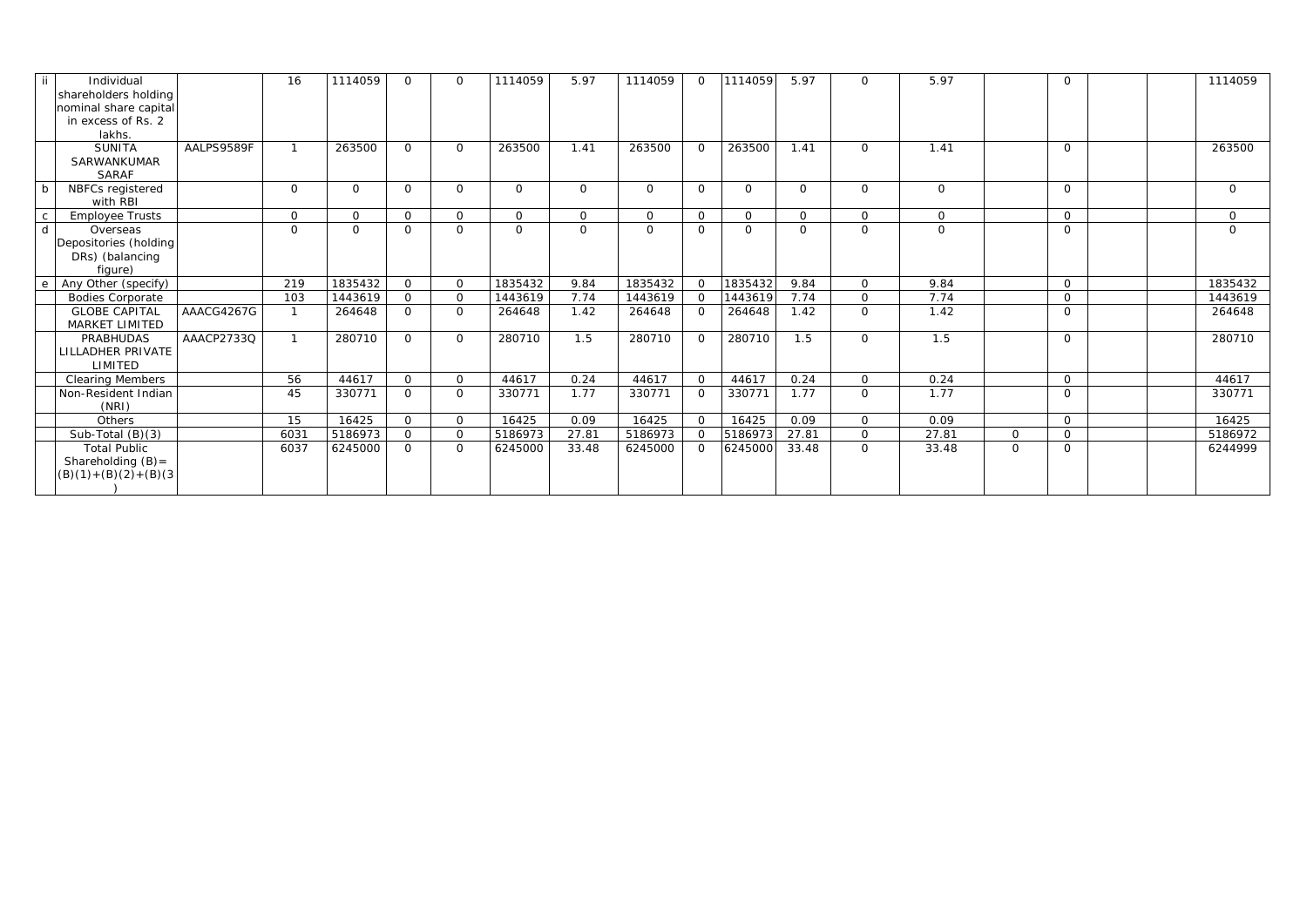Table IV - Statement showing shareholding pattern of the Non Promoter- Non Public shareholder

|                | Category & Name of the<br>Shareholders (I)                                                       | <b>PAN</b><br>(11) | No. of<br>shareholder<br>(III) | No. of<br>fully<br>paid<br>up<br>equity<br>share<br>s held<br>(IV) | Partly<br>paid-up<br>equity<br>shares<br>held<br>(V) | Nos. of<br>shares<br>underlying<br><b>Depository</b><br><b>Receipts</b><br>(VI) | Total no.<br>shares<br>held<br>$(VII =$<br>$IV+V+VI$ | Sharehol<br>ding %<br>calculated as<br>per<br>SCRR,<br>1957<br>As a % of<br>$(A+B+C2)$ | Number of Voting Rights held in each class | of securities (IX)         |          |                                | No. of<br><b>Shares</b><br>Underlying<br>Outstanding<br>convertible<br>securities<br>(including<br>Warrants) | Total<br>shareholdin<br>$g$ , as a %<br>assuming<br>full<br>conversion<br>of<br>convertible | Number of<br>Locked in<br>shares<br>(XII) |                                        | <b>Number of Shares</b><br>pledged or otherwise<br>encumbered (XIII) |                                                            | Number of<br>equity<br>shares held<br>in<br>dematerializ<br>ed form<br>(XIV)<br>(Not |
|----------------|--------------------------------------------------------------------------------------------------|--------------------|--------------------------------|--------------------------------------------------------------------|------------------------------------------------------|---------------------------------------------------------------------------------|------------------------------------------------------|----------------------------------------------------------------------------------------|--------------------------------------------|----------------------------|----------|--------------------------------|--------------------------------------------------------------------------------------------------------------|---------------------------------------------------------------------------------------------|-------------------------------------------|----------------------------------------|----------------------------------------------------------------------|------------------------------------------------------------|--------------------------------------------------------------------------------------|
|                |                                                                                                  |                    |                                |                                                                    |                                                      |                                                                                 |                                                      | (VIII)                                                                                 |                                            | <b>No of Voting Rights</b> |          | Total as a                     | (X)                                                                                                          | securities (<br>as a<br>percentage                                                          | No.                                       | As a                                   | No.                                                                  | As a                                                       | Applicable)                                                                          |
|                |                                                                                                  |                    |                                |                                                                    |                                                      |                                                                                 |                                                      |                                                                                        | <b>Class X</b>                             | Class<br>$\mathbf{Y}$      | Total    | % of Total<br>Voting<br>rights |                                                                                                              | of diluted<br>share<br>capital)<br>(XI)                                                     |                                           | % of<br>total<br><b>Shares</b><br>held | (Not<br>applicable                                                   | $%$ of<br>total<br>share s<br>held (Not<br>applic<br>able) |                                                                                      |
|                | Custodian/DR Holder                                                                              |                    | $\Omega$                       | $\mathsf{O}$                                                       | $\overline{O}$                                       | $\Omega$                                                                        | $\overline{O}$                                       |                                                                                        | $\overline{O}$                             | $\overline{O}$             | $\Omega$ | $\mathbf 0$                    | $\overline{O}$                                                                                               |                                                                                             |                                           | $\mathsf{O}$                           |                                                                      |                                                            | $\Omega$                                                                             |
| $\overline{2}$ | Employee Benefit<br>Trust (under SEBI<br>(Share based<br>Employee Benefit)<br>Regulations, 2014) |                    | $\Omega$                       | 0                                                                  | $\overline{O}$                                       | $\Omega$                                                                        | $\Omega$                                             | $\overline{O}$                                                                         | $\mathsf{O}$                               | $\overline{0}$             | $\Omega$ | $\mathsf{O}$                   | $\overline{O}$                                                                                               | $\overline{O}$                                                                              |                                           | $\mathbf 0$                            |                                                                      |                                                            | $\mathsf{O}$                                                                         |
|                | Total Non-Promoter-<br>Non Public<br>Shareholding<br>$(C) = C(1) + (C)(2)$                       |                    | $\overline{O}$                 | 0                                                                  | $\overline{O}$                                       | $\overline{O}$                                                                  | $\mathbf 0$                                          |                                                                                        | $\overline{O}$                             | $\overline{O}$             | $\Omega$ | $\mathsf{O}$                   | $\overline{O}$                                                                                               |                                                                                             | $\mathbf 0$                               | $\overline{O}$                         |                                                                      |                                                            | $\overline{O}$                                                                       |